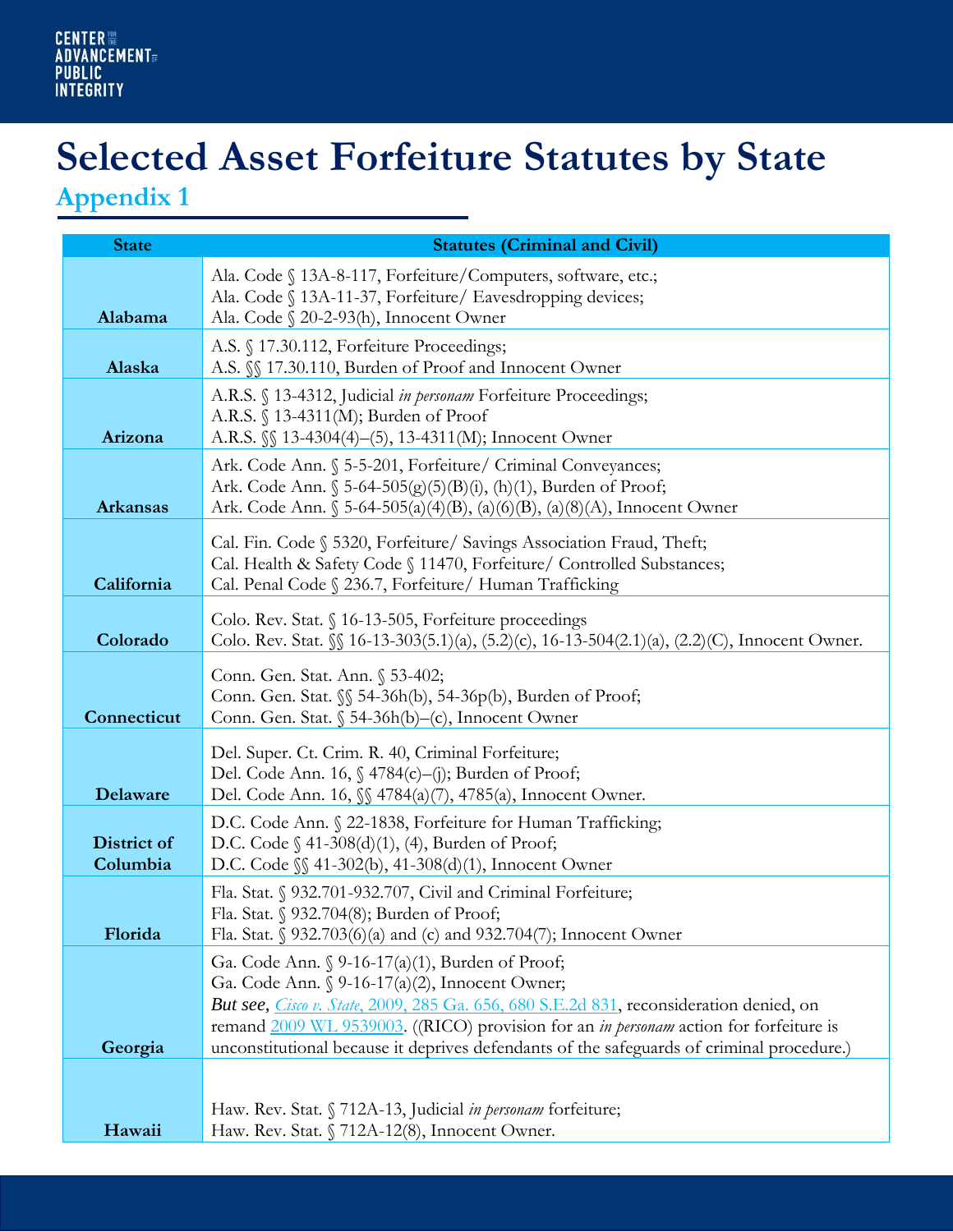## CENTER ₩<br>ADVANCEMENT#<br>PUBLIC<br>INTEGRITY

| Idaho                | Idaho Code § 37-2801, Criminal forfeiture;<br>Idaho Code § 37-2744, Civil Forfeiture.                                                                                                                                                                                                                                                                                                                                                                                                                                                                                                                                                                                                                                                                                                                                                                                                        |
|----------------------|----------------------------------------------------------------------------------------------------------------------------------------------------------------------------------------------------------------------------------------------------------------------------------------------------------------------------------------------------------------------------------------------------------------------------------------------------------------------------------------------------------------------------------------------------------------------------------------------------------------------------------------------------------------------------------------------------------------------------------------------------------------------------------------------------------------------------------------------------------------------------------------------|
| <b>Illinois</b>      | 725 IL.C.S. Act 150 – Drug Asset Forfeiture Procedure Act<br>720 IL.C.S. 550/12 - Cannabis Control Act<br>720 IL.C.S. 570/505 - Illinois Controlled Substances Act<br>720 IL.C.S. 5/29B-1(h) - Money Laundering Article<br>720 IL.C.S. 646/85 - Methamphetamine<br>725 IL.C.S. 5/124B - Part 300 - Involuntary Servitude/Trafficking in Persons<br>725 IL.C.S. $5/124B$ – Part 400 – Obscenity<br>725 IL.C.S. 5/124B - Part 500 - Other Sex Offenses<br>725 IL.C.S. 5/124B - Part 600 - Computer Crimes<br>725 IL.C.S. 5/124B - Part 700 - WIC Fraud<br>725 IL.C.S. 5/124B - Part 800 - Terrorism<br>725 IL.C.S. 5/124B - Part 900 - Animals<br>725 IL.C.S. 5/124B - Part 1000 - Unlawful Telecommunications Device<br>725 IL.C.S. 175 - Narcotics Profit Forfeiture Act<br>725 IL.C.S. 150/9(G), 725 IL.C.S. 150/6(C)-(D), Burden of Proof;<br>725 IL.C.S. 150/8, 150/9(G), Innocent Owner. |
| Indiana              | Ind. Code § 16-42-20-5, Forfeiture;<br>Ind. Code § 34-24-1-1, Civil Forfeiture;<br>Ind. Code § 34-24-1-1(a)(10), (b), (c), (e), 34-24-1-4(a), Innocent Owner.                                                                                                                                                                                                                                                                                                                                                                                                                                                                                                                                                                                                                                                                                                                                |
| Iowa                 | Iowa Code 809A.14, In personam proceedings;<br>Iowa Code § 809A.13(7), Burden of Proof and Innocent Owner.                                                                                                                                                                                                                                                                                                                                                                                                                                                                                                                                                                                                                                                                                                                                                                                   |
| Kansas               | Kan. Stat. Ann. § 60-4101 et seq., (Civil forfeiture, no criminal forfeiture);<br>Kan. Stat. Ann. § 60-4113(g), Burden of Proof;<br>Kan. Stat. Ann. §§ 60-4112(g)-(h), 60-4113(g)-(h), Innocent Owner                                                                                                                                                                                                                                                                                                                                                                                                                                                                                                                                                                                                                                                                                        |
| Kentucky             | Ky. Rev. Stat. Ann. § 500.090; Criminal Forfeiture;<br>Ky. Rev. Stat. Ann. § 218A.410(1)(j), Burden of Proof and Innocent Owner.                                                                                                                                                                                                                                                                                                                                                                                                                                                                                                                                                                                                                                                                                                                                                             |
| Louisiana            | State v. Edwards, Sup.2001, 787 So.2d 981, 2000-1246 (Criminal forfeiture of contraband and<br>property associated with contraband drug offenses).<br>La. Stat. Ann. § 40:2612(G), Burden of Proof;<br>La. Stat. Ann. § 40:2605, Innocent Owner.                                                                                                                                                                                                                                                                                                                                                                                                                                                                                                                                                                                                                                             |
| Maine                | Me. Rev. Stat. tit. 15, § 5826, Criminal forfeiture;<br>Me. Stat. tit. 15, § 5822(3), Burden of Proof;<br>Me. Stat. tit. 15,  § 5821(7)(A), 5822(3), Innocent Owner.                                                                                                                                                                                                                                                                                                                                                                                                                                                                                                                                                                                                                                                                                                                         |
| Maryland             | Md. Code Ann., Crim. Proc. § 13-502, Criminal Forfeiture;<br>Md. Code Ann., Crim. Proc. § 13-301, Forfeiture/Explosives Violations;<br>Md. Code Ann., Crim. Proc. § 12-312(a), Burden of Proof;<br>Md. Code Ann.,<br>Crim. Proc. <i>§</i> 12-103(a), (e), 12-312(b), Innocent Owner.                                                                                                                                                                                                                                                                                                                                                                                                                                                                                                                                                                                                         |
| <b>Massachusetts</b> | Mass. Gen. Laws Ann. Ch. 266, § 143H, Forfeiture/Violations of § 143A to 143C or § 143F;<br>Mass. Gen. Laws Ch. 94C, § 47(d), Burden of Proof;<br>Mass. Gen. Laws Ch. 94C, § 47(d), Innocent Owner.                                                                                                                                                                                                                                                                                                                                                                                                                                                                                                                                                                                                                                                                                          |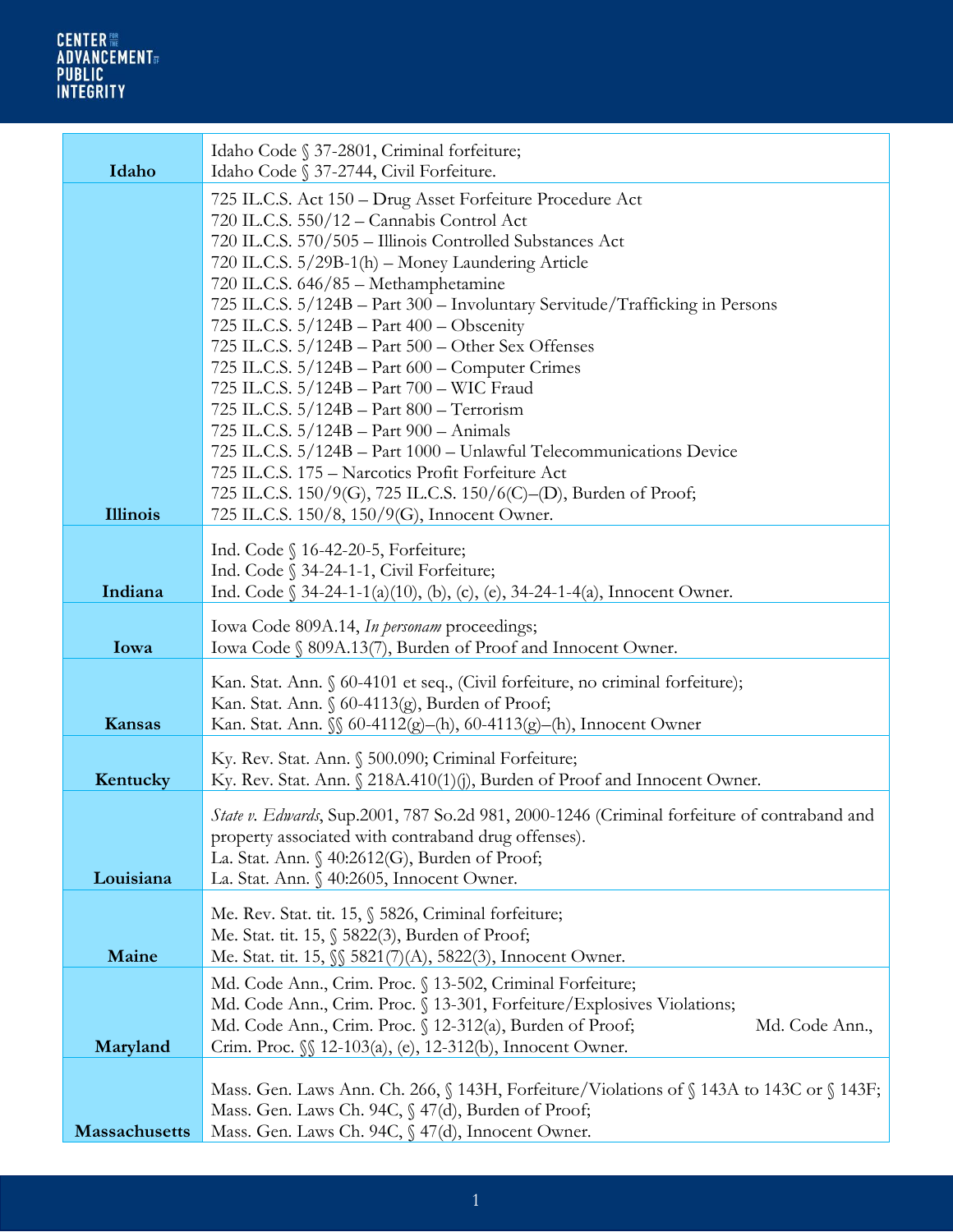| Michigan                | Mich. Comp. Laws Ann. § 750.159; Violation of § 750.159i;<br>Mich. Comp. Laws § 333.7521(2), Burden of Proof;<br>Mich. Comp. Laws § 333.7531(1); Innocent Owner;<br>Mich. Comp. Laws § 600.4707(6)                                                                                            |
|-------------------------|-----------------------------------------------------------------------------------------------------------------------------------------------------------------------------------------------------------------------------------------------------------------------------------------------|
| Minnesota               | Minn. Stat. § 609.531, Subd. 6(a); Civil Forfeiture requires Criminal Conviction<br>Minn. Stat. § 609.5311, Subd. 3;                                                                                                                                                                          |
| Mississippi             | Miss. Code. Ann. § 97-37-3, Forfeiture/Weapons and Explosives;<br>Miss. Code Ann. § 41-29-179(2); Burden of Proof;<br>Miss. Code Ann. § 41-29-179(2);<br>Miss. Code Ann. § 41-29-153(a)(4)(B), (a)(7)(A)                                                                                      |
| Missouri                | Mo. Rev. Stat. §§ 513.607(2), (6), .617(1), .645(6), Burden of Proof;<br>Mo. Rev. Stat. § 513.615, Innocent Owner;<br>Mo. Ann. Stat. § 513.617, Stay of Civil Proceedings.                                                                                                                    |
| Montana                 | Mont. Code Ann. § 44-12-207(1), Burden of Proof;<br>Mont. Code Ann. § 44-12-211; § 45-9-206, Innocent Owner;<br>Mont. Code Ann. 44-12-210, Forfeiture upon criminal conviction                                                                                                                |
| Nebraska                | Neb. Rev. Stat. Ann. § 28-416 (18)-(19), Criminal Forfeiture;<br>(Nebraska abolished civil forfeiture statute, criminal conviction now required)                                                                                                                                              |
| Nevada                  | Nev. Rev. Stat. Ann. § 207.420, et seq. Criminal Forfeiture; Nev. Rev. Stat. § 179.1173,<br>Burden of Proof; Nev. Rev. Stat. § 179.1164(2), Innocent Owner.                                                                                                                                   |
| <b>New</b><br>Hampshire | N.H. Rev. Stat. Ann. § 617:1-a, Criminal Forfeiture;<br>N.H. Rev. Stat. Ann. § 318-B:17-b(IV)(b), (d), Burden of Proof;<br>N.H. Rev. Stat. Ann. § 318-B:17-b(IV)(b), Innocent Owner.                                                                                                          |
| <b>New Jersey</b>       | N.J. Stat. Ann. § 2C:41-3(d), Criminal forfeiture;<br>N.J. Stat. Ann. § 2C:64-5(b), Innocent Owner.                                                                                                                                                                                           |
| <b>New Mexico</b>       | N.M. Stat. Ann. § 31-27-6(I), Forfeiture Proceedings;<br>N.M. Stat. Ann. § 31-27-4, Burden of Proof;<br>N.M. Stat. Ann. § 31-27-7.1(D), Innocent Owner.                                                                                                                                       |
| New York                | N.Y. Penal Law § 480.05, Forfeiture/Controlled Substance Offenses;<br>N.Y. Penal Law § 460.30, Forfeiture/Enterprise Corruption.<br>N.Y. C.P.L.R. $\mathcal{N}$ 1310(5)-(6), (9)-(10), 1311(3)(a)-(b), Burden of Proof;<br>N.Y. C.P.L.R. § 1311(3), Innocent Owner.                           |
|                         | N.C. Gen. Stat. Ann. § 106-202.20, Forfeiture/Illegally Possessed Plants;<br>[North Carolina requires conviction of controlled substance offense. <i>City of Concord</i> , N.C. v.<br>Robinson, 2012, 914 F.Supp.2d 696.<br>N.C. Gen. Stat. Ann. § 14-2.3, Forfeiture/ Illegal Gain Acquired; |
| <b>North Carolina</b>   | N.C. Gen. Stat. § 75D-5, 90-112, Burden of Proof;<br>N.C. Gen. Stat. § 75D-5(i), Innocent Owner.                                                                                                                                                                                              |
| <b>North Dakota</b>     | N.D. Cent. Code Ann. § 62.1-05-01. Forfeiture/Firearms<br>N.D. Cent. Code § 19-03.1-36.6, Burden of Proof;<br>N.D. Cent. Code § 19-03.1-37(1), Innocent Owner.                                                                                                                                |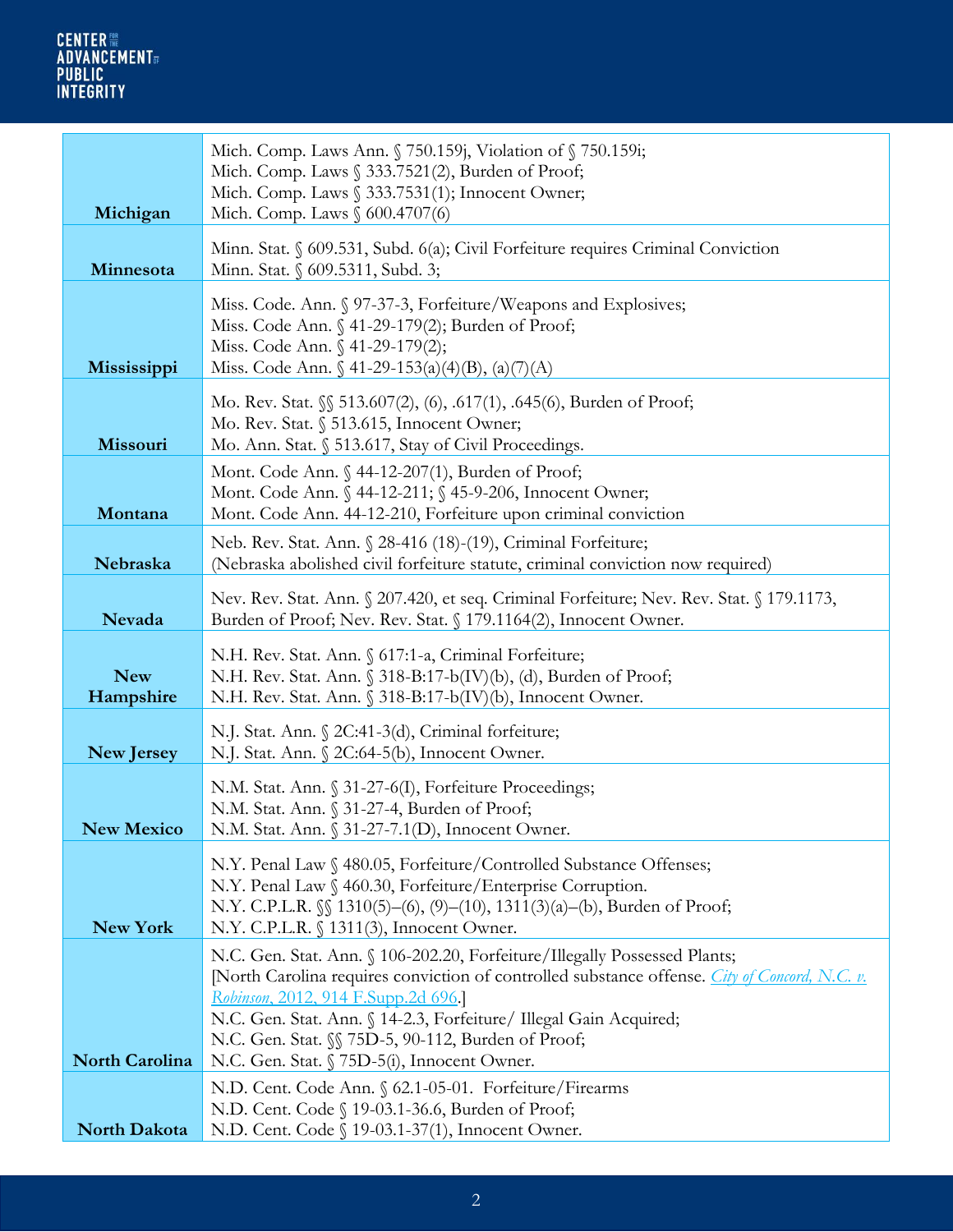| Ohio                  | Ohio Rev. Code Ann. § 2941.1417, Criminal Forfeiture;<br>Ohio Rev. Code Ann. § 2981.02, Civil Forfeiture.                                                                                                                                                                                                                                           |
|-----------------------|-----------------------------------------------------------------------------------------------------------------------------------------------------------------------------------------------------------------------------------------------------------------------------------------------------------------------------------------------------|
| Oklahoma              | Okla. Stat. Ann. tit. 22, § 1405, Criminal Forfeiture;<br>Okla. Stat. tit. 63, § 2-503(B)–(C), Burden of Proof;<br>Okla. Stat. tit. 63, § 2-503(A)(4)(b), (A)(7), Innocent Owner.                                                                                                                                                                   |
| Oregon                | Or. Rev. Stat. Ann. §§ 131.550-131.604, Criminal Forfeiture;<br>Or. Rev. Stat. § 131A.255(1), (3), Burden of Proof;<br>Or. Rev. Stat. § 131A.255(2), (5), Innocent Owner.                                                                                                                                                                           |
| Pennsylvania          | 42 Pa. C.S.A. § 6801, Civil Forfeiture;<br>18 Pa. C.S.A. § 3021, Asset Forfeiture/ Human Trafficking;<br>47 Pa. C.S.A. § 6-602, Forfeiture/ Liquor Code.                                                                                                                                                                                            |
| <b>Rhode Island</b>   | 7 R.I. Gen. Laws Ann. § 7-15-3.1, Criminal Forfeiture;<br>21 R.I. Gen. Laws § 28-5.04.2(p), Burden of Proof;<br>21 R.I. Gen. Laws § 28-5.04.2(p), Innocent Owner.                                                                                                                                                                                   |
| <b>South Carolina</b> | S.C. Code Ann. § 16-3-2090, Forfeiture/ Human Trafficking;<br>S.C. Code Ann. § 16-8-260, Firearms Forfeiture/Gang Activity<br>S.C. Code Ann. § 16-27-55, Forfeiture/Animal Fighting;<br>S.C. Code Ann. § 39-15-1195, Forfeiture/ Counterfeit Goods;<br>S.C. Code Ann. § 44-53-520, Civil Forfeiture;<br>S.C. Code Ann. § 44-53-540, Innocent Owner. |
| <b>South Dakota</b>   | S.D. Codified Laws § 22-24A-15, Criminal Forfeiture;<br>S.D. Codified Laws § 34-20B-80, Burden of Proof;<br>S.D. Codified Laws § 34-20B-88, Innocent Owner.                                                                                                                                                                                         |
| <b>Tennessee</b>      | Tenn. Code Ann. § 53-11-452, Criminal Forfeitures;<br>Tenn. Code Ann. § 40-33-210(a), Burden of Proof;<br>Tenn. Code Ann. §§ 40-33-108(a), 40-33-210(a)(2), (c)-(f), Innocent Owner.                                                                                                                                                                |
| <b>Texas</b>          | Tex. Crim. Proc. Code Ann. § 18.18. Forfeiture of gambling paraphernalia, weapons,<br>criminal instruments and contraband;<br>Tex. Code Crim. Proc. Ann. § 59.05(b), Burden of Proof;<br>Tex. Code Crim. Proc. Ann. § 59.02(c), (h)(1), Innocent Owner.                                                                                             |
| Utah                  | Utah Code Ann. § 24-4-105, Criminal Forfeiture;<br>Utah Code Ann. § 24-4-104(6), Burden of Proof;<br>Utah Code Ann. § 24-4-107(2), Innocent Owner;                                                                                                                                                                                                  |
| Vermont               | Vt. Stat. Ann. 18 § 4243, Judicial Forfeiture requires conviction;<br>Vt. Stat. Ann. 18 §§ 4243(a), (c), 4244(e), Burden of Proof;<br>Vt. Stat. Ann. 18 § 4244(d), Innocent Owner.                                                                                                                                                                  |
| Virginia              | Va. Code Ann. § 18.2-515, Criminal Forfeiture;<br>Va. Code Ann. § 19.2-386.10(A), Burden of Proof;<br>Va. Code Ann. <i>\§</i> 19.2-386.10(A), 19.2-386.8(3), Innocent Owner.                                                                                                                                                                        |
| Washington            | Wash. Rev. Code Ann. § 10.105.010, Criminal Forfeiture;<br>Wash Rev. Code § 69.50.505(5), Burden of Proof;<br>Wash. Rev. Code § 69.50.505(1)(d)(ii), (g), (h)(i), Innocent Owner.                                                                                                                                                                   |